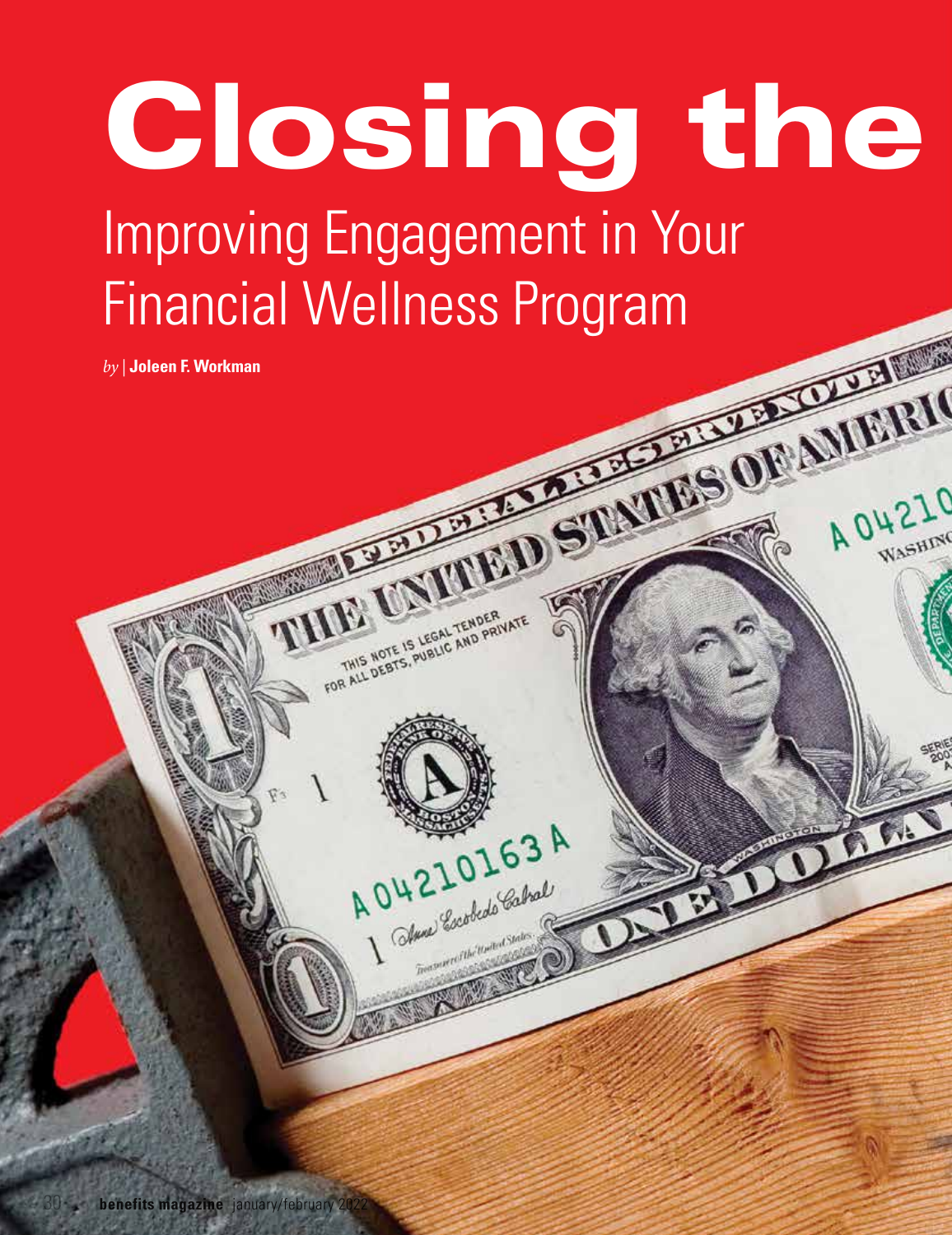Gap:

 $E_{13}$ 

163A

TON.D.C.

John W Smoot

elacy of the Irease of

The pandemic has caused many employees to put an

increased emphasis on saving for retirement as well as for Interested by the best way to integrate financial planning and literacy into employee benefits packages?

Reproduced with permission from *Benefits Magazine,* Volume 59, No. 1, January/February 2022, pages 30-34, published by the International Foundation of Employee Benefit Plans (www.ifebp.org), Brookfield, Wis. All rights reserved. Statements or opinions expressed in this article are those of the author and do not necessarily represent the views or positions of the International Foundation, its officers, directors or staff. No further transmission or electronic distribution of this material is permitted.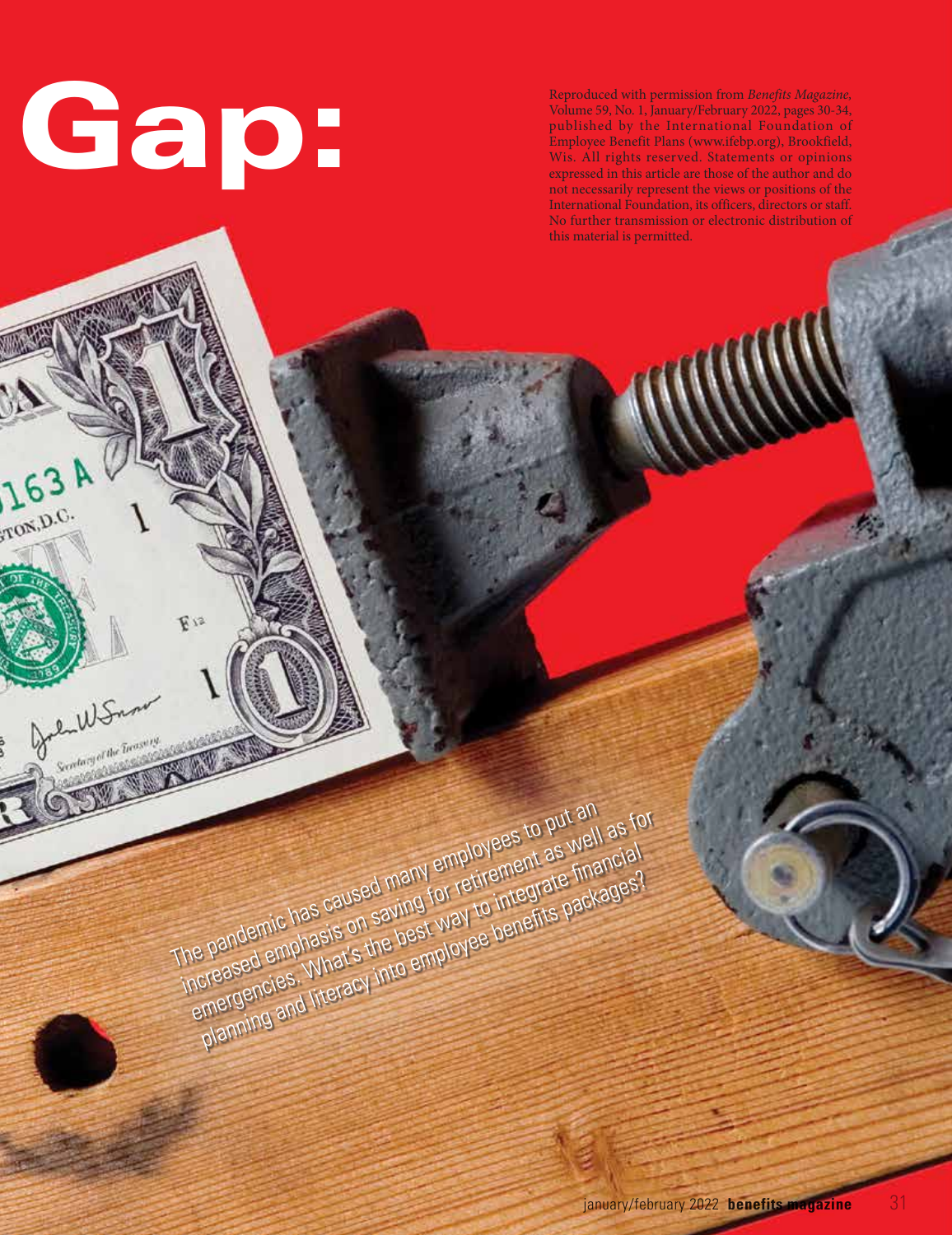he term *financial wellness* has<br>been trending through human<br>resources (HR) departments<br>across the country as the pan-<br>demic brought to the forefront the need he term *financial wellness* has been trending through human resources (HR) departments across the country as the panfor workplace benefits programs that tie financial well-being to overall workplace satisfaction.

Many workers have increased anxiety about their financial health. More people are interested in emergency savings vehicles to weather unexpected events as well as in building wealth for retirement. In a recent Principal® national survey, 77% of workers said the pandemic made them put an increased emphasis on saving for retirement.<sup>1</sup> When asked to choose their top financial stressors, workers list not being able to retire when they want to (41%), not having enough emergency savings (32%) and health care costs for themselves or their loved ones (29%).<sup>2</sup>

These areas are all related to a sense of security for workers and their families and can be addressed through workplace financial wellness programs. More than half of workers say

they want to improve their financial wellness, and more than 71% would use financial wellness resources if offered.3

But how can businesses integrate financial planning and literacy into their benefits packages to make the biggest impact as well as make it affordable and sustainable?

### The Gap Between Intention and Action

People want to save for retirement. The issue is that the desire to do so doesn't always translate into action. When workers are given a selection of educational methods they prefer for retirement saving, the most popular options are often emails with educational content, prerecorded/on-demand webinars, educational resources on a website and live online webinars.<sup>4</sup>

Employers, however, often struggle to get positive employee engagement. When asked about the key challenges to offering financial wellness solutions, 49% of businesses feel their employees will not use the solutions if offered.<sup>5</sup>

## takeaways

- The pandemic has caused many employees to have increased anxiety about their financial health, and they are more interested in building up savings for emergencies as well as retirement.
- Workplace financial wellness programs can meet many of these needs, but employers must use tactics, including personalization, to bridge the gap between employee intention and action.
- Having a retirement savings platform that's simple to use and integrated with other benefit actions such as health care enrollment helps keep retirement savings top of mind and encourages action.
- Many workers are interested in investment advice for their retirement savings. Options include access to financial investment and online tools or models.
- Employers should communicate how financial wellness programs can help them increase their savings outcomes and improve overall financial well-being. Surveys help identify employee needs.

Of course, every business and its employee base is different. But there are some universal tactics that employers can use to ensure their financial wellness offerings best serve their workers: Make it simple, make it personal and make it valuable.

#### Make It Simple

Financial wellness benefits need to be simple and easily accessible. For example, they can be incorporated into other benefits programs. If you're highlighting a health program that includes a gym membership discount, use it as a moment to offer a financial health check-in that provides a free professional consultation. Use health care enrollment materials to remind employees that a health savings account (HSA), if they are eligible to contribute to one, can be a good savings vehicle and can provide a cushion for future health needs.

Investigate a retirement savings platform that's easy to use, informative and fun. For instance, a retirement planner keeps participants updated on their savings goal progress with simple pie charts and color-coded bar graphs. It gives workers a chance to compare themselves with peers in their industry, which is both enlightening and motivating for financial planning.

Ideally, these opportunities and resources are shared with employees, not just online but via mobile apps too. An increasing percentage of retirement plan participants are now accessing their plans through their mobile devices compared with before the pandemic.

When things get complicated, access to financial help through a trusted financial professional can be key,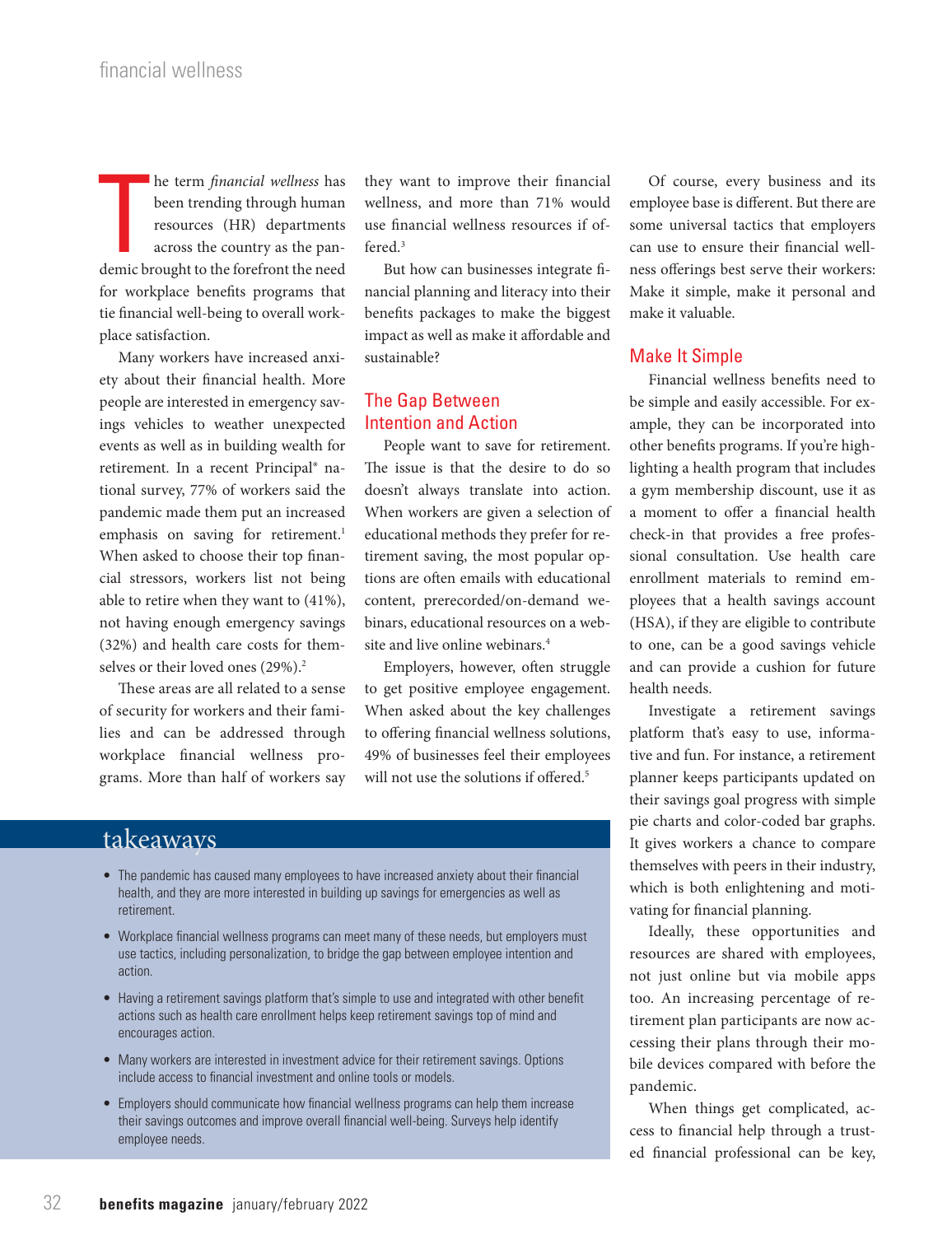whether for basic questions such as whether to contribute to a 401(k) or how to adjust the investment mix in a portfolio. Many people think they need to go to a bank or pay a fee for these services—but a lot of good retirement plans offer professional advice on savings and investments. And if there is some charge, it often pays off in the long run. Ideally, access to financial help includes options to connect via chat, by phone or in person to accommodate a range of employee preferences.

#### Make It Personal

Research from Principal shows that eight out of ten workers are interested in some type of investment advice for their retirement savings. While the advice needs vary, the top choices all share a common trait: personalization. For example, popular options include access to a financial professional whom they can talk to about their personal situation as well as online tools or models to help personalize their investment mix. Less popular options include selecting their own investment options, picking a default option or relying on family and friends.<sup>6</sup>

These days, personalization also needs to be digital and accessible—Workers are interested in advice from a digital tool, but a smaller percentage are willing to pay for such a tool. For example, when participants are onboarded through a personalized platform with financial wellness resources integrated into the offering, participation rates improve. This personalization can include participants' planned retirement age and goals for retirement income as well as external savings or debt. If you want to account for health care costs or student debt, those can all be included, with advice ranging from budget planning to whether employees should leverage an HSA. Participants who leverage financial resources along with the retirement plan onboarding often have a higher savings deferral rate than the average.<sup>7</sup>

The good news is that you may already have the programs in place to provide financial wellness. It's just a matter of finding ways to personalize them to fit the needs of your unique workforce. A manufacturer, for example, likely best reaches employees through mobile reminders, with inperson nudges on the floor. If you have a lot of remote office workers, try mixing up the email notifications with a webinar. Before the pandemic, vendors and service providers often sent representatives to talk through retirement plans in person. Now they offer a lot of virtual education, such as



**Joleen F. Workman** is vice president of customer care for the Retirement & Income Solutions business unit at Principal®, where she leads the

customer care teams for Principal retirement plan customers. A recognized industry expert, Workman shares her insight not only with customers but also with national media outlets. She frequently comments on topics and trends including retirement readiness, financial wellness and savings. With more than 30 years of experience, Workman has led several marketing and customer-facing teams where she uses her expertise to shape and transform customer experiences.

webinars focused on financial wellness topics. These methods may actually reach more people because of their convenience.

#### Make It Valuable

The current environment for recruiting and retaining workers is highly competitive. Workers are savvy, and they want to know how their benefits will create value for them on par with salary. Rather than just telling workers that financial guidance is available, let them know how it may help them increase their savings outcomes and overall financial well-being.

It's important to survey your workforce often and collect insights into pain points that exist within your financial wellness offerings. Do they have access to a retirement plan but aren't contributing because they don't understand the benefits? Are there educational funding opportunities that aren't getting traction? Are workers interested in guaranteed income options in retirement but aren't aware of financial professionals within the program that can guide them? With these learnings, you can make updates and offer options that employees need most.

Employees have fears about their savings. Top concerns include market volatility, rate of return due to inflation and how to manage their retirement investments.

Part of the challenge, then, is connecting the dots from their concerns to financial wellness offerings that can help.